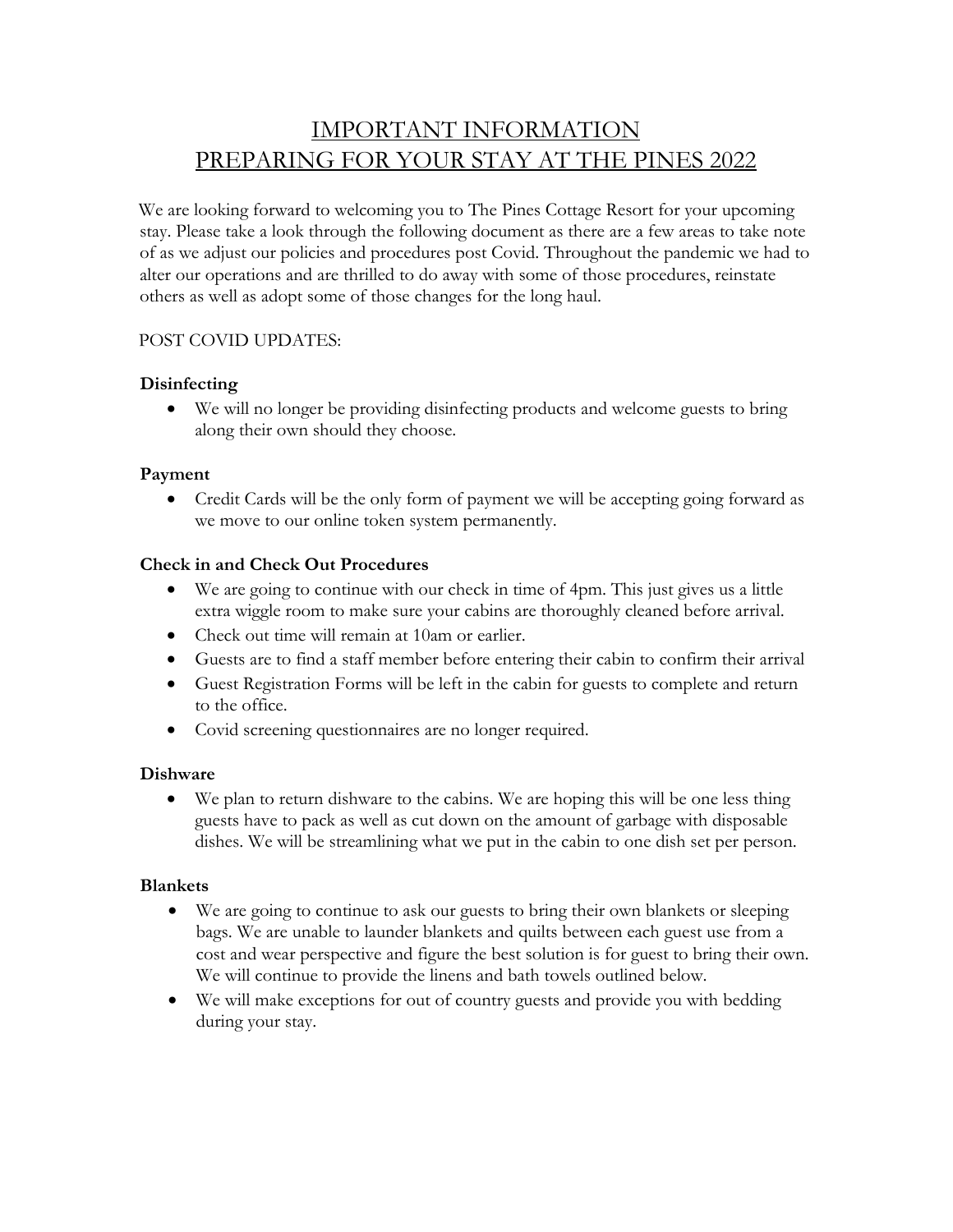#### **Wifi Room**

• Cabin #10 has been completely rebuilt and we now have a small Wifi room that guests can access again for business use and checking in on emails. This room is no longer a social meeting spot and meant for brief internet access only as to not disturb guests staying in cabin 10.

• The Wifi can also be accessed outside the office on the chairs and benches provided.

#### **Campfires**

- We are leaving our second campfire in place to allow more space for guests to gather and enjoy a camp fire together.
- We are asking that guests continue to bring their own roasting sticks.

#### **Programming**

• We are happy to announce that summer programming is back in place. We will continue to do an outdoor movie for the kids, a kid's craft and The Pines favourite ice cream social every week during the summer.

#### **Pets**

• We have raised our daily pet rate to \$25 per pet. Pets significantly prolong our cleaning routine. It is important that pets stay off the furniture to assist with effectively cleaning the cabins. Drop cloths are to be used on the furniture and will be made available, please ask if you'd like some. **Please note: we reserve the right to refuse your pet if you are not following our pet waiver protocol.**

### CHECK-IN/CHECK OUT PROCEDURES

In an effort to make our check in procedures as smooth and as efficient as possible we will be ensuring we have an updated credit card on file before your arrival. If we need an updated card we will provide you with instruction where to go onto our website where you can securely enter your credit card into our system**.** This is the credit that we will use and charge for your stay on arrival. We will only be accepting credit card payments going forward.

**Check in time will remain at 4pm. Please do not arrive early unless previous arrangement have been made with management.** You may wish to enjoy downtown or go for a hike if you arrive early. Staff will not be available to assist guest until after 4pm and no bathroom will be available until you're able to enter your cabin. **Please respect check in/out times, as we require this time to do a thorough cleaning between bookings.**

Guests are to find a staff member before entering their cabin to make sure it is cleaned and ready to do so. We will provide you with a quick tour outdoors if necessary and then show you to your cabin. Cars are to be parked down in the parking lot and the luggage carts can be used to bring your belongings to your cabin. An information pack and keys will be placed in the cabin.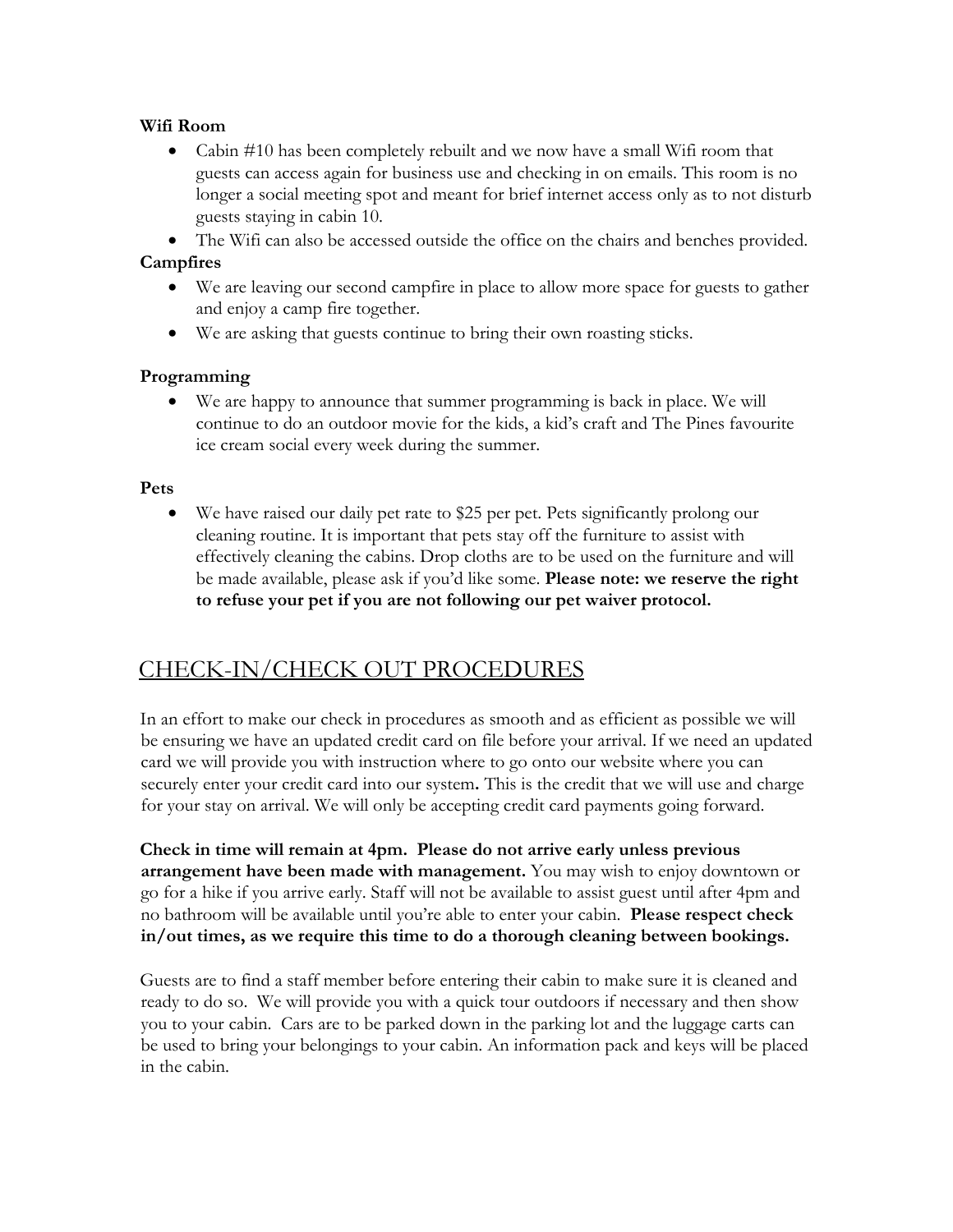Upon arrival you will also find a **Guest Waiver and Pet Waiver (if applicable)** in your cabin. **You are to read and sign these immediately and return to the box outside the office**. The Guest Waiver will outline our policies while staying at The Pines. We also request all guests names staying in the cabins so we can get to know you during the week and for emergency purposes.

**The credit card on file will be charged upon check in** and an invoice will be sent to your email address. If you are looking to rebook for 2023 please see management prior to your departure confirm your reservation. A \$350 deposit will be required at the time of booking to confirm weekly reservations and a 1 night deposit for shorter stays.

If you intend to have any friends of family visit with you for the day you need to have consent from the office before doing so.

**Check out time is 10am or earlier.** Please return your cabin to the state in which you found it. There is a procedure posted on the fridge. Laundry bags are provided for you to bag up laundry and leave on your deck. Please notify a staff member once you have vacated your cabin. Please leave the key in your cabin and the door unlocked.

**Cabins that are not left in an acceptable condition will be subject to an additional \$200 damage deposit at check out.** 

## WHAT YOU WILL FIND IN THE CABINS

- **Linens & Towels:** sheets, mattress pads, pillows, pillow protectors and cases, bath, hand and kitchen towels, face and dish cloths and oven mitts. We will provide you with one set that is to last you for the duration of your stay. Please feel free to bring more towels if you require.
- **Dishware:** dinner plates, side plates, platter, bowls, cutlery, glasses, mugs, wine glasses.
- **Kitchenware and appliances**: pots, pans, cookie sheet, cake pan, cutting board, knives, ladle, wooden spoons, whisk, spatula, peeler, lighter, scissors, tongs, flipper, serving spoon, cork screw, can opener, milk jug, juice jug, measuring cups, mixing bowls, ice cube trays, fat can, kettle, strainer, grater, dish rack, stove, microwave, fridge/freezer, toaster, coffee maker, fly swatter, fan, recycling box, fire extinguisher, flashlight.
- **Cleaning Supplies**: hand soap, dish soap, all-purpose cleaner, glass cleaner, toilet bowl cleaner and garbage bags.
- **BBQs** and propane on each cabin porch.